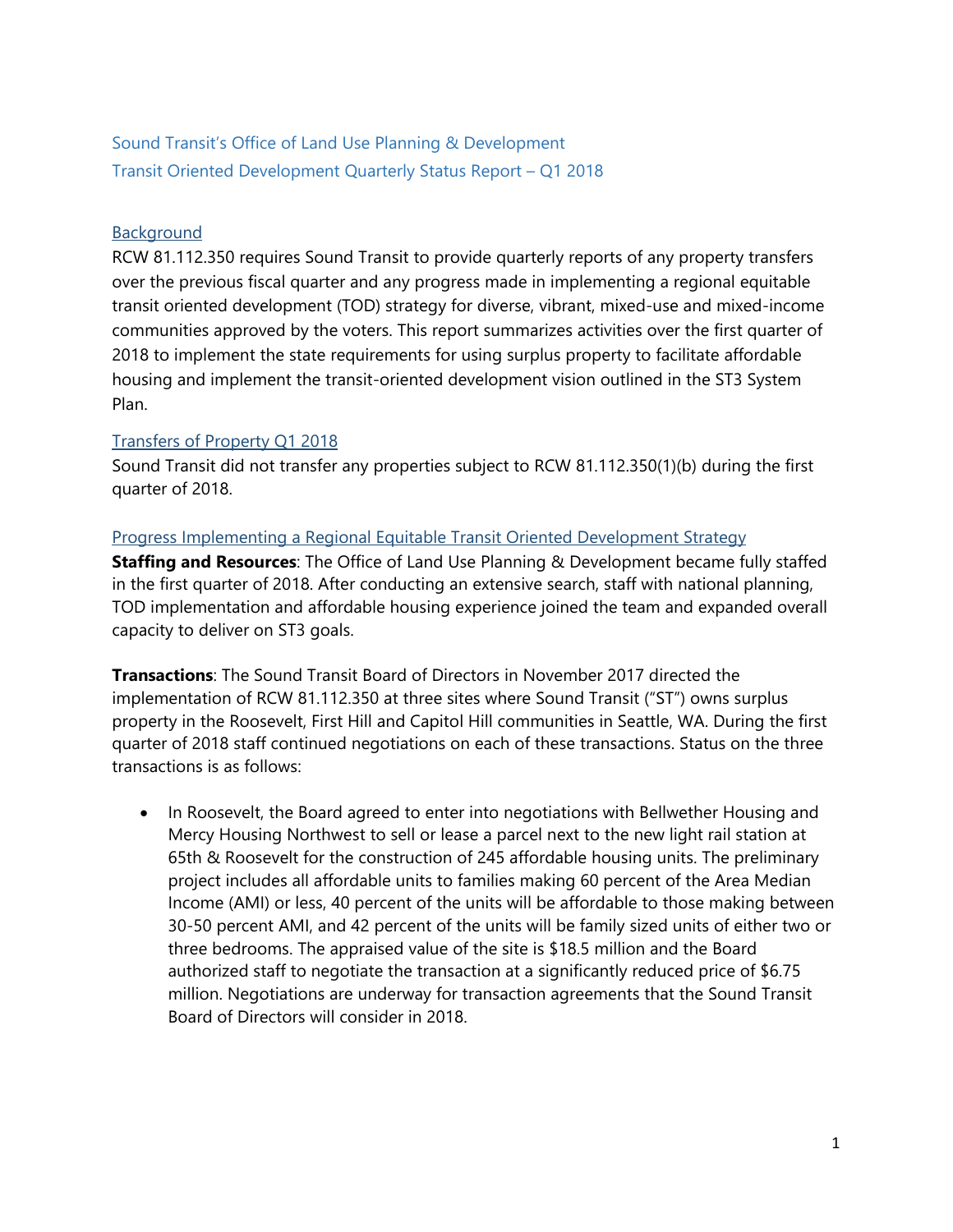On First Hill, Sound Transit owns property at Boylston Avenue and E Madison Street that is zoned to accommodate high-rise construction. High-rise construction is often untenable for affordable housing developers due to higher construction and land costs, but the site offers an opportunity to add a tremendous number of affordable units in a neighborhood with great access to transit. To that end, the Board approved entering into transaction negotiations to transfer the land at no cost to two nonprofit housing developers, Bellwether Housing and Plymouth Housing Group. The two developers have proposed an ambitious 13 story, 308 unit project affordable to households making between 30 and 60 percent AMI. This land subsidy will better enable the developers to realize their project concept that includes family size units and units set aside for seniors experiencing homelessness.

Staff are currently negotiating transaction documents with Bellwether Housing and Plymouth Housing Group for the First Hill property and anticipate returning to the Sound Transit Board in 2018. Successful transaction negotiations will result in a project that achieves the project vision, as presented in the proposal, and maintains fundamental project elements including:

- $\triangleright$  Achieving a high density of affordable housing (a minimum of 80 percent of housing units) within a high rise structure that provides housing opportunities for a resident population of the same approximate size as in the proposal
- $\triangleright$  Providing a range of unit sizes, including family-sized units
- $\triangleright$  Providing units affordable at a range of income levels up to 60 percent AMI, and including units set aside for households with extremely low incomes
- $\triangleright$  Providing an active ground floor program that is accessible to the larger First Hill community (e.g., retail and community space)

In order for the Board to consider transferring the First Hill property at no cost, the final proposed transaction documents will need to incorporate all the above project elements.

 On Capitol Hill, the Board approved an agreement to facilitate a land swap with Seattle Central College that will allow the campus to better accommodate its growth on Sound Transit-owned land at 1827 Broadway adjacent to the west entrance to Capitol Hill Station, also known as 'Site D'. In return, Sound Transit will obtain two parcels on Broadway between Pike and Pine that are not as ideal for the college's growth, but are suitable for housing development. Sound Transit entered into negotiations with Capitol Hill Housing, who will pay the college the difference in land value between Site D and their properties and develop a mixed-use project that includes 78 units of affordable housing. This swap will allow more housing to be built than could have been accomplished on Site D, and allows the college to proceed with their campus expansion plans. ST is actively negotiating with both parties in support of developing two purchase and sale agreements for Board consideration in 2018.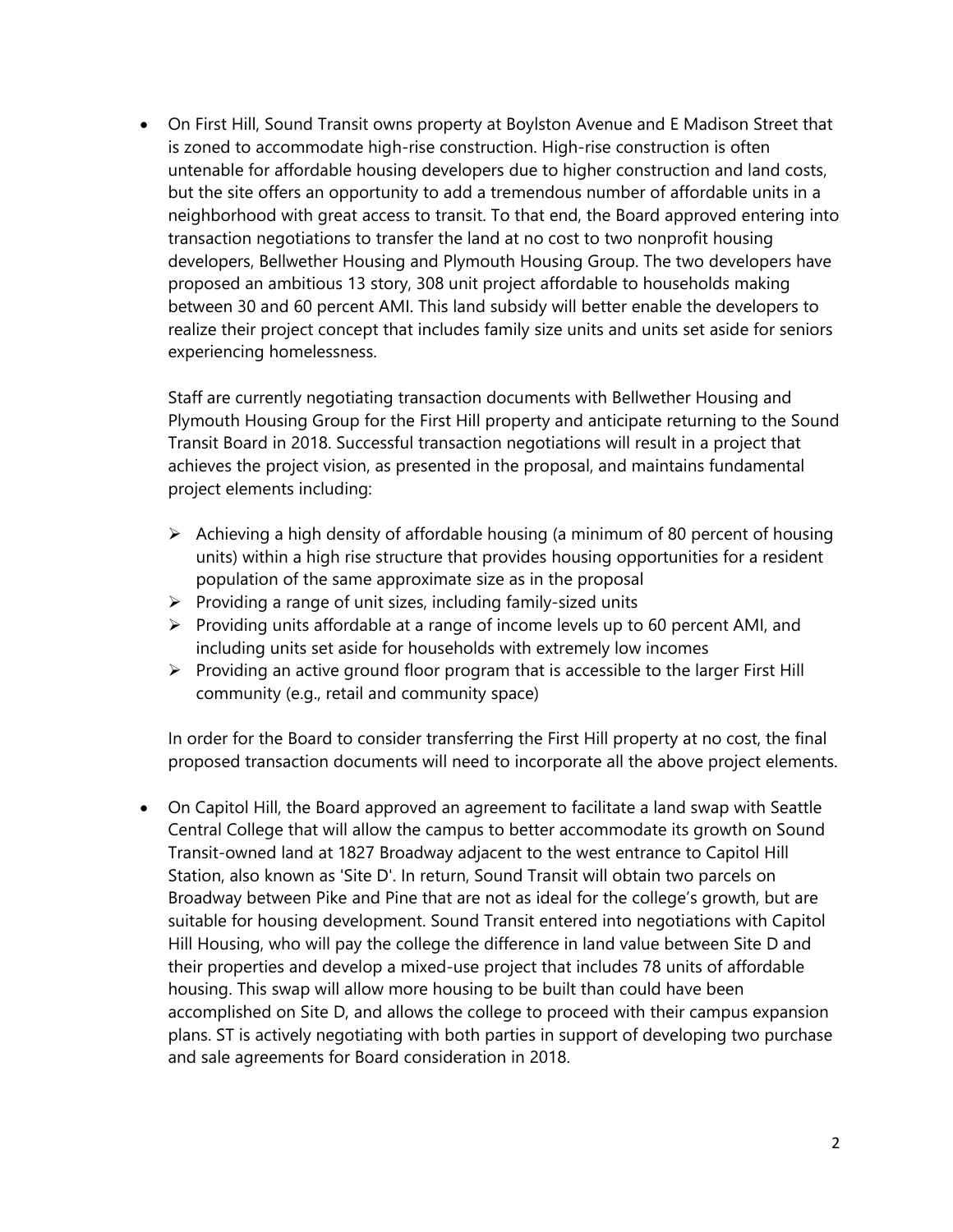Additionally, Sound Transit received an "Unsolicited Proposal" from Pacific Housing NW to acquire an ST owned parcel adjacent to the Beacon Hill link station. The Developer recently purchased several abutting properties and would like to purchase the ST owned parcel of approximately 2,300 sq. ft. to include in their overall development surrounding the station. The proposed development scope encompasses the construction of two separate buildings with ground level retail and a combined 136 residential units that include an affordable housing component. In compliance with the agency's published unsolicited proposals procedure, ST evaluated the proposal and found it to have merit. ST then advertised the receipt of the unsolicited proposal and offered the opportunity for other proposals to be submitted, with priority given to any proposals from non-profit developers, housing authorities or local jurisdictions, per RCW 81.112.350. No additional proposals were received and ST is advancing negotiations and preliminary review of the proposed project with the Developer.

**Policy Development**: Per the ST3 Regional Transit System Expansion Plan, Sound Transit must make any necessary policy changes for implementing a regional equitable TOD strategy within 18-months of voter approval. In order to complete this task Sound Transit began a year-long conversation with the Board of Directors to examine the new statute requirements and consider any policy updates in the context of the transactions moving through the process in 2017.

Staff received Sound Transit Board direction on five policy priorities in December of 2017. Those priorities are: affordable housing, engagement, fiscal responsibility, flexibility and integrated project delivery. In January an intra-agency work team began updating the TOD policy with Board, ST3 and statute direction. This effort also included removing process and procedures from policy, reorganizing the policy content to be clearer on direction and to focus on goals and strategies.

The draft Equitable TOD policy was circulated to regional stakeholders and jurisdictions on February 21, 2018 and a series of workshops and briefings where held with the same groups in order to solicit feedback. Staff introduced the draft Equitable TOD Policy to the Sound Transit Board of Directors at their meeting on March 22, 2018 and received direction to refine the policy based on their direction and input. The Board's Executive Committee took action on April 5, 2018 to recommend the full Board adopt the policy on April 26, 2018. Materials for the Executive Committee meeting, including the proposed draft policy, can be found on the Sound Transit website at: https://www.soundtransit.org/About-Sound-Transit/Calendar/executive-committeemeeting-040518.

Please refer to the "Attachment A: Sound Transit - Transit Oriented Development: Current and Future Projects" for site/project specific status.

Sound Transit's 2018 Second Quarter report will be circulated July 15, 2018.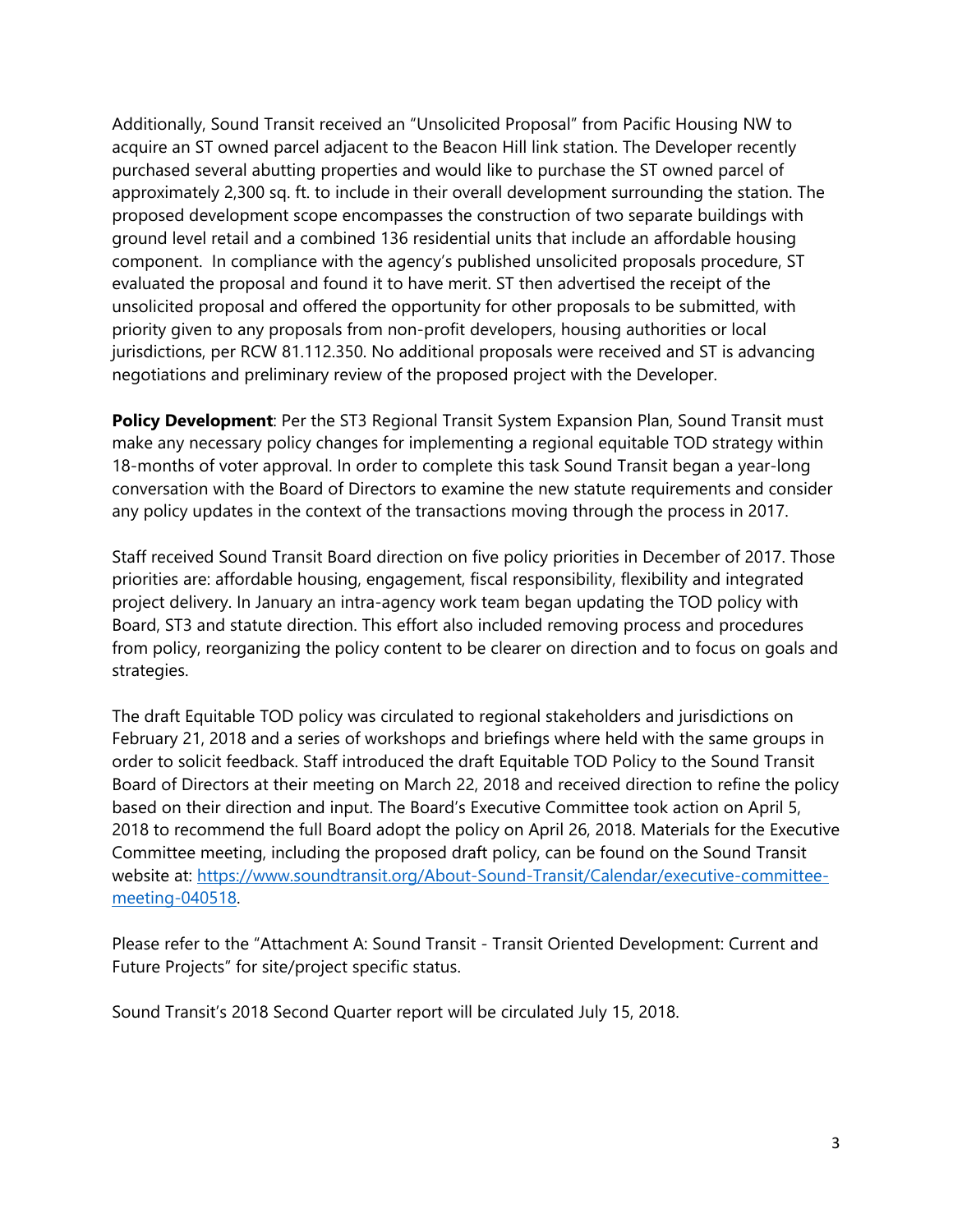Attachment A ‐ Sound Transit – Transit Oriented Development: Current and Future Projects April 15, 2018



| <b>Pre-Development Projects</b> |                                                                                                                                                                                                        |                                                                                                                                                                                                                                                                                                                                                                                                                                                                                                                                                                                    |  |
|---------------------------------|--------------------------------------------------------------------------------------------------------------------------------------------------------------------------------------------------------|------------------------------------------------------------------------------------------------------------------------------------------------------------------------------------------------------------------------------------------------------------------------------------------------------------------------------------------------------------------------------------------------------------------------------------------------------------------------------------------------------------------------------------------------------------------------------------|--|
| <b>Project</b>                  | <b>Description</b>                                                                                                                                                                                     | <b>Status</b>                                                                                                                                                                                                                                                                                                                                                                                                                                                                                                                                                                      |  |
| <b>Roosevelt Central Site</b>   | Location: Roosevelt Station, Seattle<br><b>Site Area:</b> 54,000 SF (1.2 acres)<br>Zoning: NC3-P-85 Neighborhood Commercial 3<br><b>Program:</b> 245 Affordable Units (target of 60% AMI and<br>below) | Motion 2017-143 Authorizing the chief executive officer to begin<br>negotiations with the joint venture of Bellwether Housing, Inc.<br>and Mercy Housing Northwest, Inc. for land transaction<br>agreements for the approximately 54,000 square foot Roosevelt<br>Station - Central Transit-Oriented Development (TOD) Site<br>located at 6600 Roosevelt Way NE in Seattle for a mixed-use<br>affordable housing transit-oriented development project.<br>Negotiations are underway for transaction agreements that the<br>Sound Transit Board of Directors will consider in 2018. |  |
|                                 |                                                                                                                                                                                                        | The preliminary project concept includes approximately:<br>245 housing units<br>100 percent of the housing units affordable long-term to<br>those earning at or below 60 percent of area median<br>income (AMI), with over 40 percent of the units<br>affordable to those earning 30 percent or 50 percent AMI<br>42 percent of the units sized for larger families (2 and 3<br>bedroom units)<br>A mix of additional community-serving uses, including<br>retail, daycare, and a community room<br>A \$6.75 million payment to Sound Transit for the land                         |  |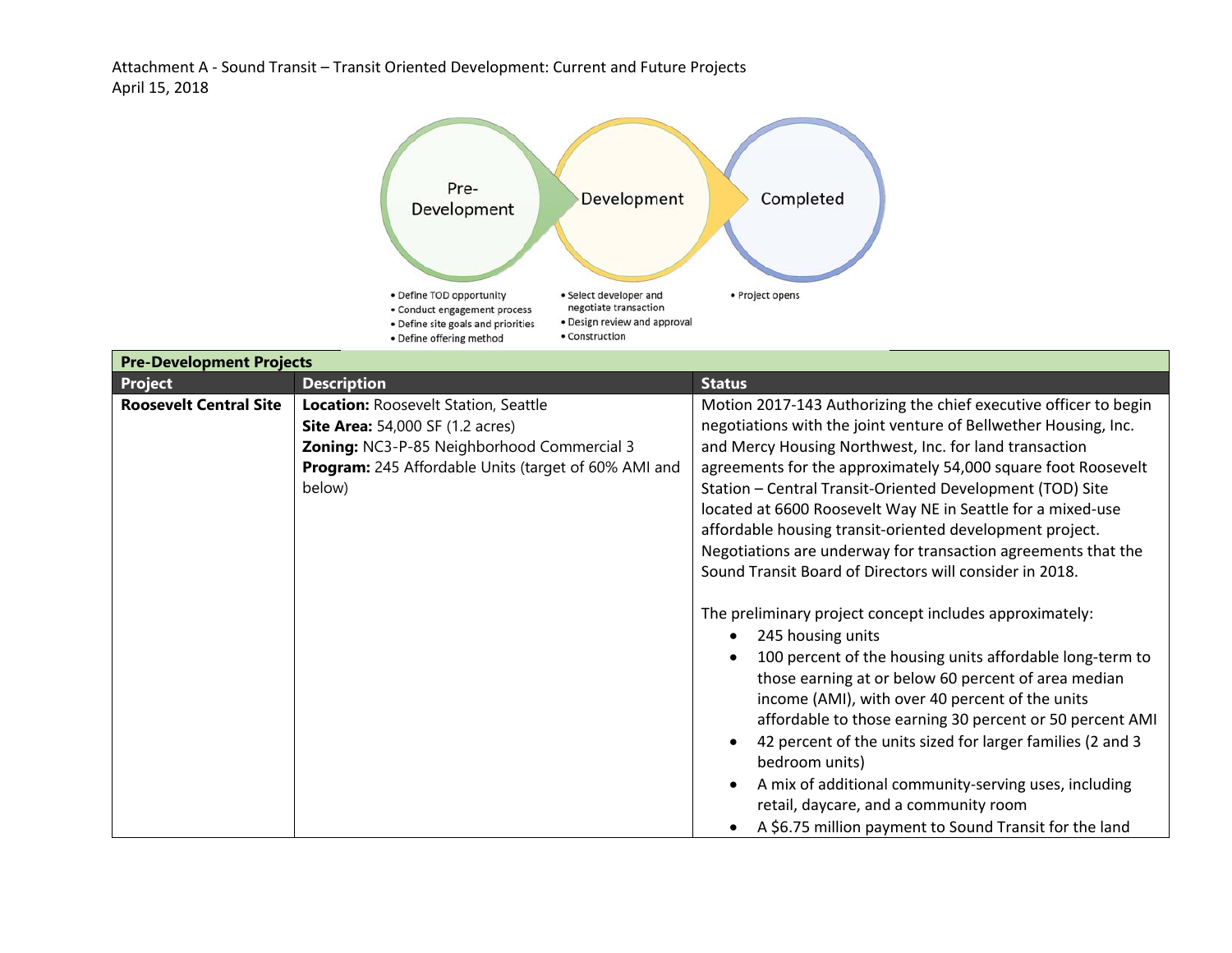| <b>Capitol Hill Site D</b> | Location: Capitol Hill Station, Seattle<br><b>Site Area:</b> 10,383 SF (0.24 acres)<br>Zoning: NC3-P-40 Neighborhood Commercial 3<br>(Development Agreement between ST and City of<br>Seattle allows height up to 85ft)<br>Program: 78 Affordable Units | Motion 2017-145 Authorized the chief executive officer to (1)<br>execute a Memorandum of Understanding with Seattle Central<br>College (SCC) and Capitol Hill Housing to exchange property in<br>order to develop equitable transit-oriented development in the<br>Capitol Hill Station Area, and (2) negotiate a discounted property<br>value in order to achieve affordable housing.<br>Developing affordable housing on the Atlas properties would<br>result in the creation of approximately 34 additional affordable<br>units beyond what could be accomplished on Site D.<br>Site D, as developed by SCC, would be incorporated into an<br>adjacent SCC-owned parcel and redeveloped as a primary<br>entrance to the college and is anticipated to include additional<br>classrooms, student services, bookstore, and faculty space. The |
|----------------------------|---------------------------------------------------------------------------------------------------------------------------------------------------------------------------------------------------------------------------------------------------------|------------------------------------------------------------------------------------------------------------------------------------------------------------------------------------------------------------------------------------------------------------------------------------------------------------------------------------------------------------------------------------------------------------------------------------------------------------------------------------------------------------------------------------------------------------------------------------------------------------------------------------------------------------------------------------------------------------------------------------------------------------------------------------------------------------------------------------------------|
|                            |                                                                                                                                                                                                                                                         | SCC project would better connect students and faculty to Capitol<br>Hill Station and support additional ridership as the college<br>continues its growth.                                                                                                                                                                                                                                                                                                                                                                                                                                                                                                                                                                                                                                                                                      |
|                            |                                                                                                                                                                                                                                                         | Both ST and SCC are updating their appraisals. ST anticipates<br>submitting their appraisal to FTA for approval this spring. ST is<br>actively negotiating with both parties in support of developing<br>two purchase and sale agreements for the Board to consider in<br>2018.                                                                                                                                                                                                                                                                                                                                                                                                                                                                                                                                                                |
| <b>First Hill</b>          | <b>Location: Seattle</b><br><b>Site Area:</b> 21,000 SF (0.48 acres)<br>Zoning: NC3-P-160 Neighborhood Commercial 3<br>Program: 13 story high-rise with over 300 units serving<br>populations making 30-60% AMI                                         | In November, Motion M2017-144 Authorized the chief executive<br>officer to (1) direct staff to enter into negotiations with<br>Bellwether Housing, Inc. and Plymouth Housing Group, Inc. (a<br>joint venture) for land transaction agreements that will result in<br>the development of a mixed-use, high-rise affordable housing<br>project compliant with the requirements described in RCW<br>81.112.350, and (2) directs staff to negotiate to transfer the<br>property at no cost in support of the selected project proposal.                                                                                                                                                                                                                                                                                                            |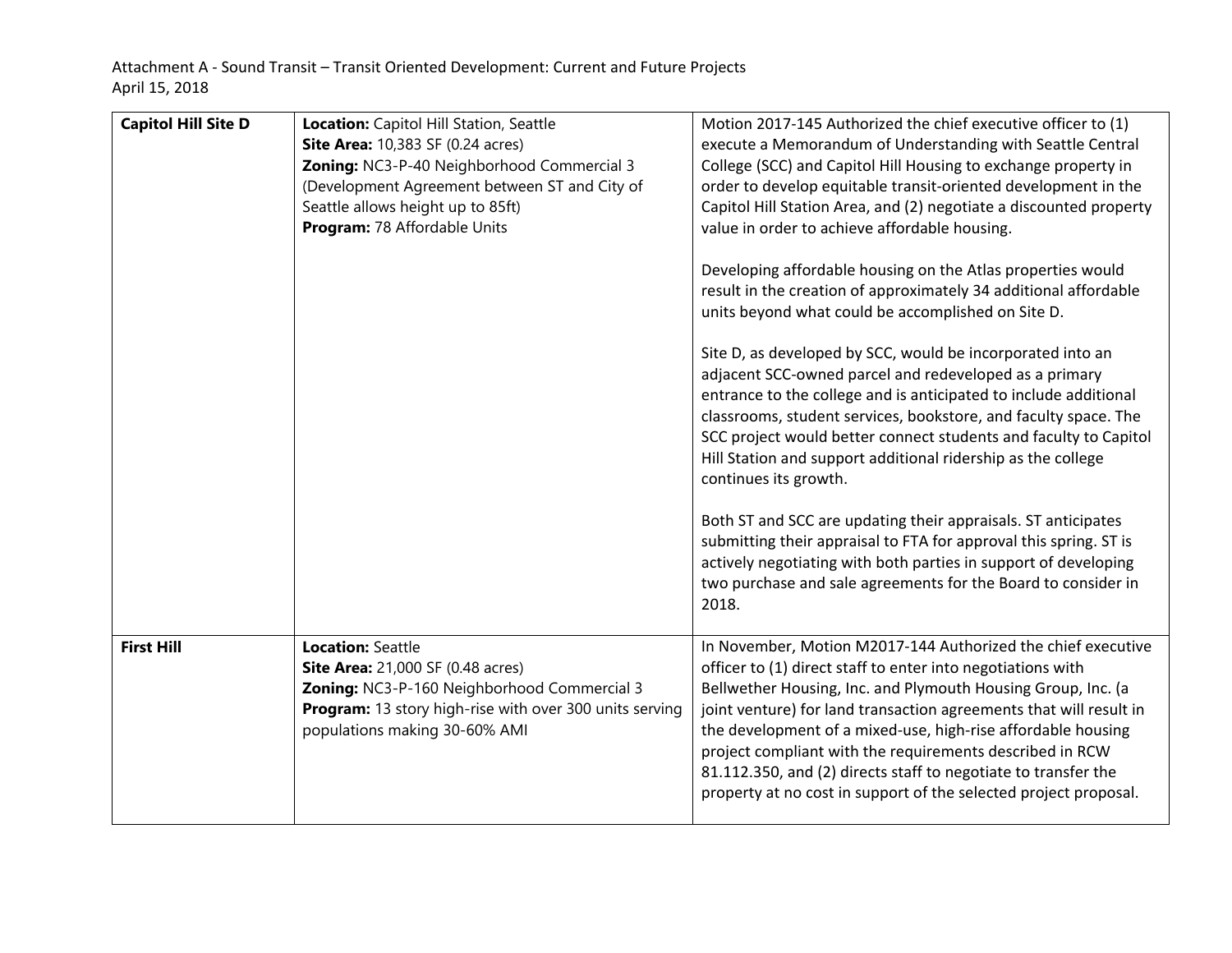|                                           |                                                                                                                                                                                                     | Successful transaction negotiations will result in a project that<br>achieves the project vision, as presented in the proposal, and<br>maintains fundamental project elements including:<br>Achieving a high density of affordable housing (a<br>➤<br>minimum of 80 percent of housing units) within a high<br>rise structure that provides housing opportunities for a<br>resident population of the same approximate size as in<br>the proposal<br>Providing a range of unit sizes, including family-sized<br>units<br>Providing units affordable at a range of income levels up<br>➤<br>to 60 percent AMI, and including units set aside for<br>households with extremely low incomes<br>Providing an active ground floor program that is<br>accessible to the larger First Hill community (e.g., retail      |  |  |
|-------------------------------------------|-----------------------------------------------------------------------------------------------------------------------------------------------------------------------------------------------------|------------------------------------------------------------------------------------------------------------------------------------------------------------------------------------------------------------------------------------------------------------------------------------------------------------------------------------------------------------------------------------------------------------------------------------------------------------------------------------------------------------------------------------------------------------------------------------------------------------------------------------------------------------------------------------------------------------------------------------------------------------------------------------------------------------------|--|--|
|                                           |                                                                                                                                                                                                     | and community space)<br>In order for the Board to consider transferring the First Hill<br>property at no cost, the final proposed transaction documents<br>will need to incorporate all the above project elements.                                                                                                                                                                                                                                                                                                                                                                                                                                                                                                                                                                                              |  |  |
| <b>Beacon Hill Small</b><br><b>Parcel</b> | Location: Beacon Hill Station, Seattle<br>Site Area: 2,400 SF (0.06 acre)<br>Zoning: NC2P-65 Neighborhood Commercial 2<br>Program: Parcel size limits development; not currently<br>in the pipeline | ST received an "Unsolicited Proposal" from Pacific Housing NW to<br>acquire an ST owned parcel adjacent to the Beacon Hill link<br>station. The Developer recently purchased several abutting<br>properties and would like to purchase the ST owned parcel of<br>approximately 2,300 sq. ft. to include in their overall development<br>surrounding the station. The proposed development scope<br>encompasses the construction of two separate buildings with<br>ground level retail and a combined 136 residential units that<br>include an affordable housing component. In compliance with the<br>agency's published unsolicited proposals procedure, ST evaluated<br>the proposal and found it to have merit. ST then advertised the<br>receipt of the unsolicited proposal and offered the opportunity for |  |  |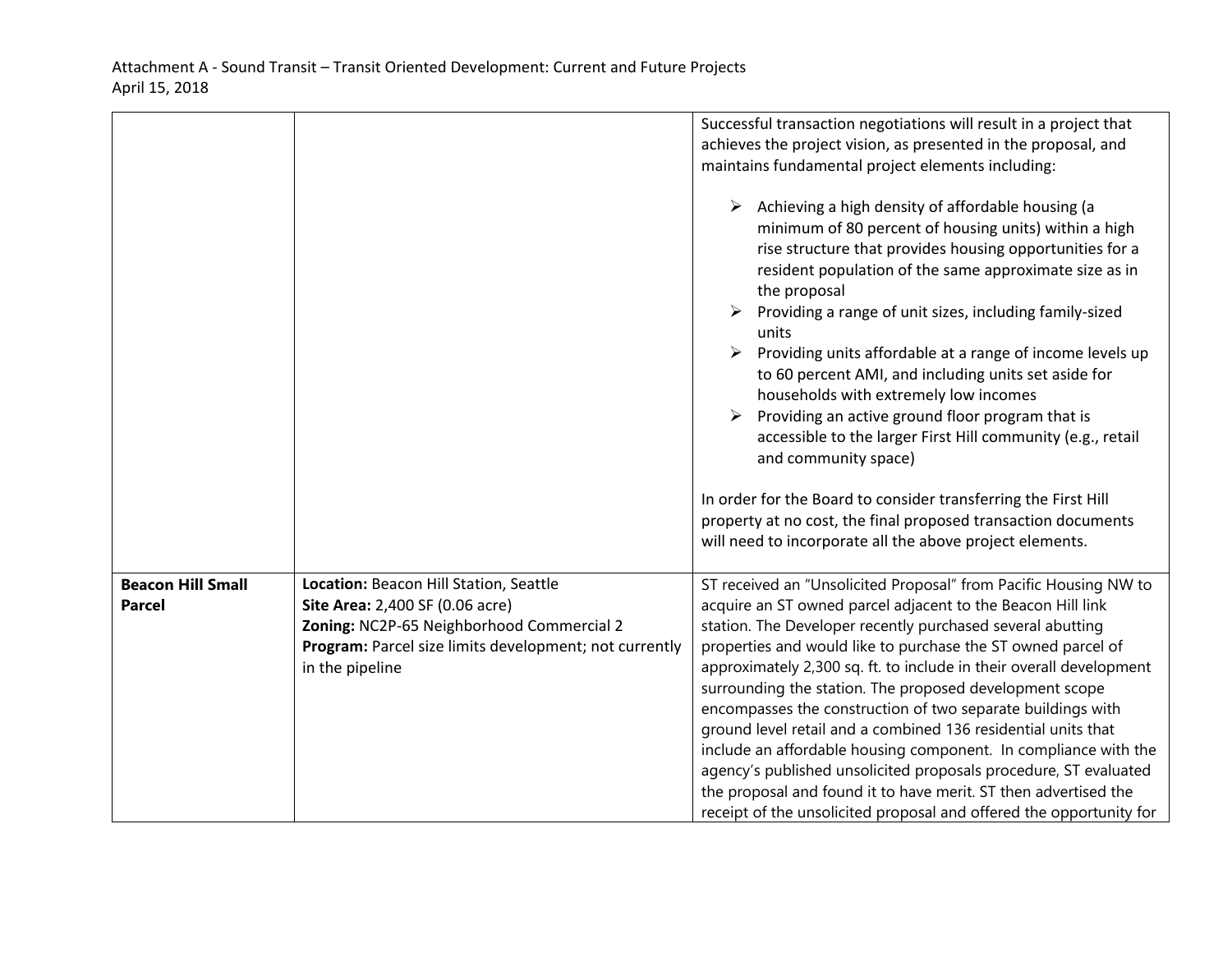|                                            |                                                                                                                                                                                                                                                                                         | other proposals to be submitted, with priority given to any<br>proposals from non-profit developers, housing authorities or local<br>jurisdictions, per RCW 81.112.350. No additional proposals were                                                                                                                                                                                                                                                                                                                                                                           |
|--------------------------------------------|-----------------------------------------------------------------------------------------------------------------------------------------------------------------------------------------------------------------------------------------------------------------------------------------|--------------------------------------------------------------------------------------------------------------------------------------------------------------------------------------------------------------------------------------------------------------------------------------------------------------------------------------------------------------------------------------------------------------------------------------------------------------------------------------------------------------------------------------------------------------------------------|
|                                            |                                                                                                                                                                                                                                                                                         | received and ST is advancing negotiations and preliminary review<br>of the proposed project with the Developer.                                                                                                                                                                                                                                                                                                                                                                                                                                                                |
| <b>Redmond Technology</b><br><b>Center</b> | Location: Redmond Technology Center Station,<br>Redmond<br>Site Area: 53,000 SF (1.2 acres)<br>Zoning: OBAT<br>Program: Anticipate 60 affordable housing units or<br>$\geq$ \$4 million to fund affordable housing project within $\frac{1}{2}$<br>mile of future ST station in Redmond | ST and the City of Redmond are considering a transaction in which<br>ST would transfer the property to the City, including the<br>requirements for affordable housing. If the City sells the property<br>the proceeds, or no less than \$4 million would go to an affordable<br>housing project within 1/2 mile of future light rail station in<br>Redmond. ST and the City could be in a position to bring deal<br>points to the ST Board for consideration in 2018.                                                                                                          |
| <b>Columbia City</b>                       | Location: Columbia City Station, Seattle<br>Site Area: 34,966 SF (0.80 acres) across four properties<br>Zoning: LR-2/LR-3 Multifamily residential/townhome<br>Program: Anticipate 35-53 Units, affordability TBD                                                                        | In 2017, ST held initial conversations with community leadership<br>and the City of Seattle regarding the timing of the broader<br>engagement process. ST is coordinating with the Seattle Office of<br>Housing on affordable housing gap funding availability and<br>considerations around when and how to offer the properties to<br>the qualified entities. ST Board direction will be sought prior to<br>offering the property. ST anticipates setting a timeframe in 2018<br>as to when to conduct community engagement and to offer the<br>properties for redevelopment. |
| <b>Angle Lake</b>                          | Location: Angle Lake Station, SeaTac<br><b>Site Area:</b> 34,000 (0.77 acres)<br>Zoning: RBX - Regional Business Mix with an Angle<br>Lake Station Area Overlay District<br>Program: Anticipate 75-150 Units, affordability TBD                                                         | The engagement process with the local jurisdiction and<br>community will began this spring. ST Board direction on declaring<br>the property surplus and an offering strategy is scheduled for<br>2018. Staff is also working on a lot boundary adjustment in<br>support of the future disposition.                                                                                                                                                                                                                                                                             |
| <b>Airport Kiss &amp; Ride</b>             | Location: SeaTac<br><b>Site Area: 19,428 SF (0.45 acres)</b><br>Zoning: CB-C Community Business in Urban Center<br>Program: TBD                                                                                                                                                         | ST is defining operational requirements needing to remain with<br>the parcel in conjunction with a TOD project.                                                                                                                                                                                                                                                                                                                                                                                                                                                                |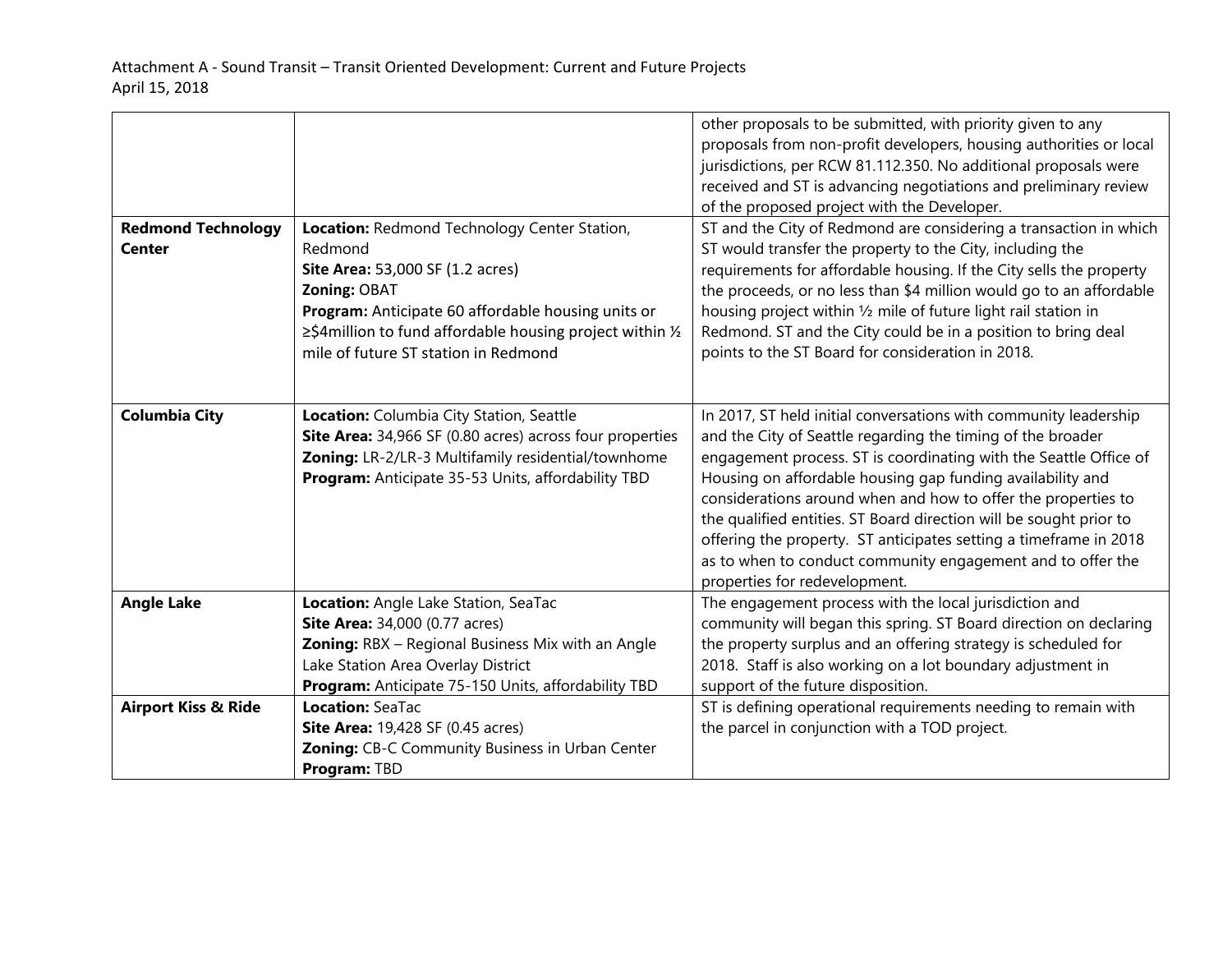Attachment A ‐ Sound Transit – Transit Oriented Development: Current and Future Projects April 15, 2018

| <b>Operations</b>               | Location: Bel-Red Corridor, Bellevue                     | The City of Bellevue approved the Master Development Plan         |  |  |  |  |
|---------------------------------|----------------------------------------------------------|-------------------------------------------------------------------|--|--|--|--|
| <b>Maintenance Facility:</b>    | Site Area: 282,715 SF (6.5 acres anticipated post        | (MDP) in March 2018. This MDP created land use entitlements for   |  |  |  |  |
| East                            | construction)                                            | the site to facilitate future development offering. With the MDP  |  |  |  |  |
|                                 | Zoning: BR-OR-2                                          | approval, staff have kicked off developing the OMF: East TOD      |  |  |  |  |
|                                 | Program: TBD                                             | offering process and documentation. Coordination with             |  |  |  |  |
|                                 |                                                          | stakeholders and the City of Bellevue will occur in 2018 ahead of |  |  |  |  |
|                                 |                                                          | the offering, anticipated for late 2018 or early 2019.            |  |  |  |  |
| <b>Development Projects</b>     |                                                          |                                                                   |  |  |  |  |
| <b>Project</b>                  | <b>Description</b>                                       | <b>Status</b>                                                     |  |  |  |  |
| <b>Capitol Hill Sites A, B-</b> | Location: Capitol Hill Station, Seattle                  | Design review is complete and construction is expected to begin   |  |  |  |  |
| North, B-South & C              | <b>Developer:</b> Gerding Edlen & Capitol Hill Housing   | mid-2018; scheduled to open in 2020                               |  |  |  |  |
|                                 | Program: 428 Mixed-income units (176 Affordable          |                                                                   |  |  |  |  |
|                                 | Units, 252 Market Rate Units); 30,000 SF retail          |                                                                   |  |  |  |  |
|                                 | <b>Site Area:</b> 105,890 SF (2.43 acres)                |                                                                   |  |  |  |  |
| <b>Completed Projects</b>       |                                                          |                                                                   |  |  |  |  |
| <b>Project</b>                  | <b>Description</b>                                       | <b>Status</b>                                                     |  |  |  |  |
| <b>Senior City</b>              | Location: Federal Way Transit Center, Federal Way        | Opened in 2010                                                    |  |  |  |  |
|                                 | Developer: Korean Women's Association                    |                                                                   |  |  |  |  |
|                                 | Program: 62 Affordable Units (Senior - 1BR); 3,125 SF    |                                                                   |  |  |  |  |
|                                 | common room                                              |                                                                   |  |  |  |  |
|                                 | <b>Site Area: 30,834 SF (0.71 acres)</b>                 |                                                                   |  |  |  |  |
|                                 | Project Cost: \$16.9 million                             |                                                                   |  |  |  |  |
| <b>Mount Baker Lofts</b>        | Location: Mount Baker Station, Seattle                   | Opened in 2014                                                    |  |  |  |  |
|                                 | <b>Developer: Artspace USA</b>                           |                                                                   |  |  |  |  |
|                                 | Program: 57 Affordable Units (Artist's Studio); 10,000   |                                                                   |  |  |  |  |
|                                 | SF retail (12 bays)                                      |                                                                   |  |  |  |  |
|                                 | <b>Site Area:</b> 23,064 (0.53 acres)                    |                                                                   |  |  |  |  |
|                                 | Project Cost: \$18 million                               |                                                                   |  |  |  |  |
| <b>Othello Plaza</b>            | Location: Othello Station, Seattle                       | Opened in 2017                                                    |  |  |  |  |
|                                 | <b>Developer:</b> Mercy Housing Northwest                |                                                                   |  |  |  |  |
|                                 | <b>Program:</b> 108 Affordable Units (1-3 BR @ 3-% - 80% |                                                                   |  |  |  |  |
|                                 | AMI); 7,450 SF retail                                    |                                                                   |  |  |  |  |
|                                 | <b>Site Area:</b> 31,870 (0.73 acres)                    |                                                                   |  |  |  |  |
|                                 | Cost: \$29.8 million                                     |                                                                   |  |  |  |  |